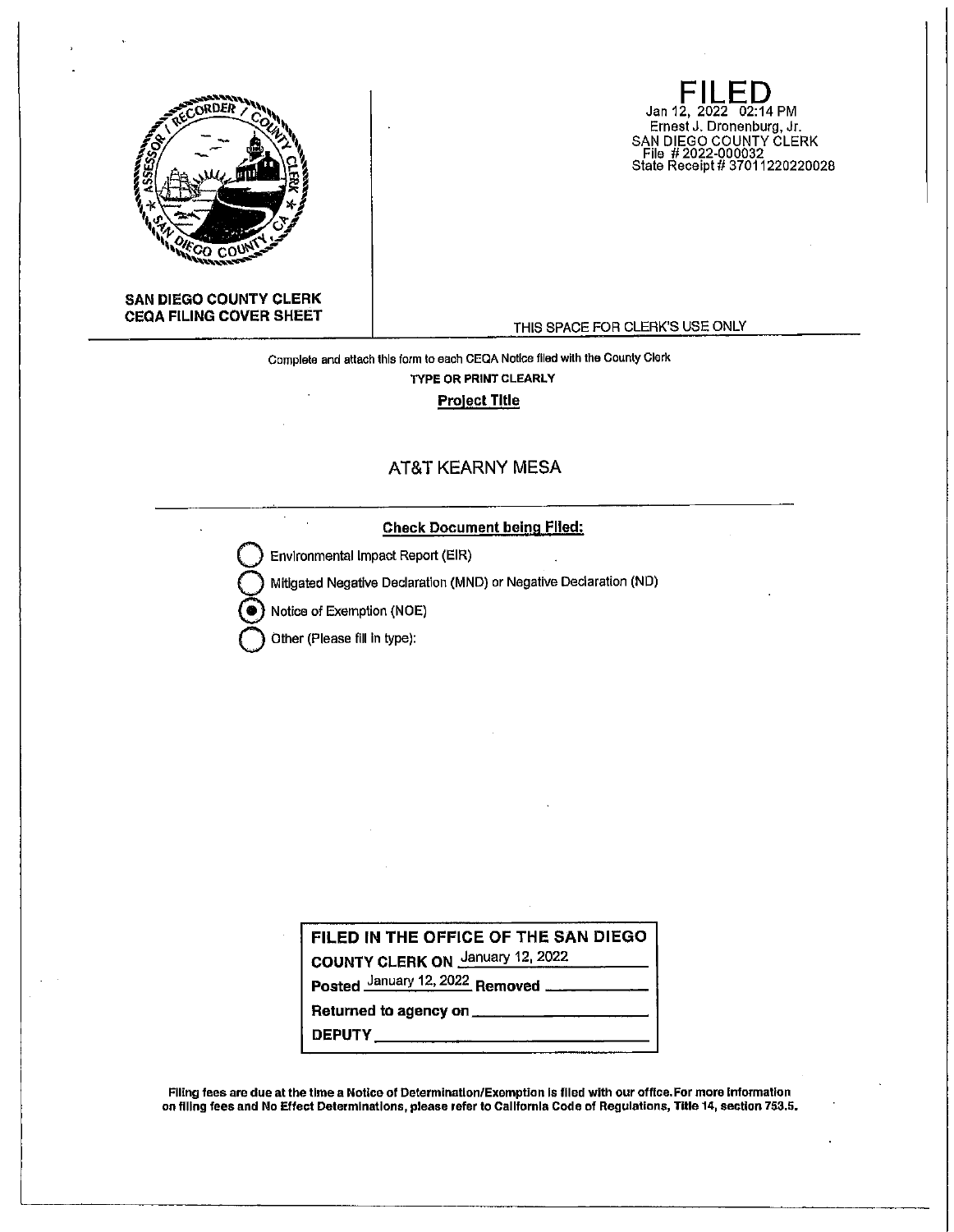#### **NOTICE OF EXEMPTION**

(Check one or both)

TO: **X RECORDER/COUNTY CLERK** P.O. Box 1750, MSA-33 1600 PACIFIC HWY, RooM 260 SAN DIEGO, CA 92101-2422

> OFFICE OF PLANNING AND RESEARCH 1400 TENTH STREET, ROOM 121 SACRAMENTO, CA 95814

FROM: CITY OF SAN DIEGO DEVELOPM ENT SERVICES DEPARTMENT 1222 FIRsrAVENUE, MS501 SAN DIEGO, CA 92101

Project No.: 683090 **Project Title: AT&T Kearny Mesa** 

PRO, ECT LOCATION-SPECIFIC; The project is located at 8010 Frost Street, San Diego, CA.

PRO ECT LOCATION-CITY/COUNTY: San Diego/San Diego

DESCRIPTION OF NATURE AND PURPOSE OF THE PRO, ECT: Planned Development Permit and Neighborhood Development Permit for a Wireless Communication Facility (WCF) consisting of (12) panel antennas and 20 Remote Radio Units (RRUs) concealed behind two-Fiberglass Reinforced Plastic (FRP) screen structures located on the northwest and southeast roof corners, painted and textured to match the existing building. The property is located at 8010 Frost Street in the CO-1-2 zone within the Serra Mesa Community Plan. The WCF is unmanned and technicians would visit the site only as required for routine maintenance and repairs.

NAMEOF PERSON OR AGENCY CARRYING OUT PRO.ECT: Sharp Healthcare- 8695 Spectrum Center Boulevard, San Diego CA 92123. (858) 499-4000.

#### EXEMPT STATUS: (CHECKONE)

- ( ) MINISTERIAL (SEc. 21080(b)(1); 15268);
- ( ) DECLARED EMERGENCY(SEc. 21080(b)(3); 15269(a));
- () EMERGENCY PRO.ECT (SEC. 21080(b)(4); 15269 (b)(c)..
- (X) CATEGORICAL EXEMPTION: 15303 (New Construction)
- ( ) STATUTORY EXEMPTION:

REASONS WHY PRO.ECT IS EXEMPT. The City of San Diego determined that the project would qualify to be categorically exempt from CEQA pursuant to Section 15303 (New Construction). The exemption allows for the construction and location of limited numbers of new, small facilities or structures where only minor modifications are made. Since the project would only construct one WCFwithin an existing developed site without substantially altering the faci'llty it was determined that the exemption was appropriate, and the exceptions listed in CEQA Section 15300.2 would not apply.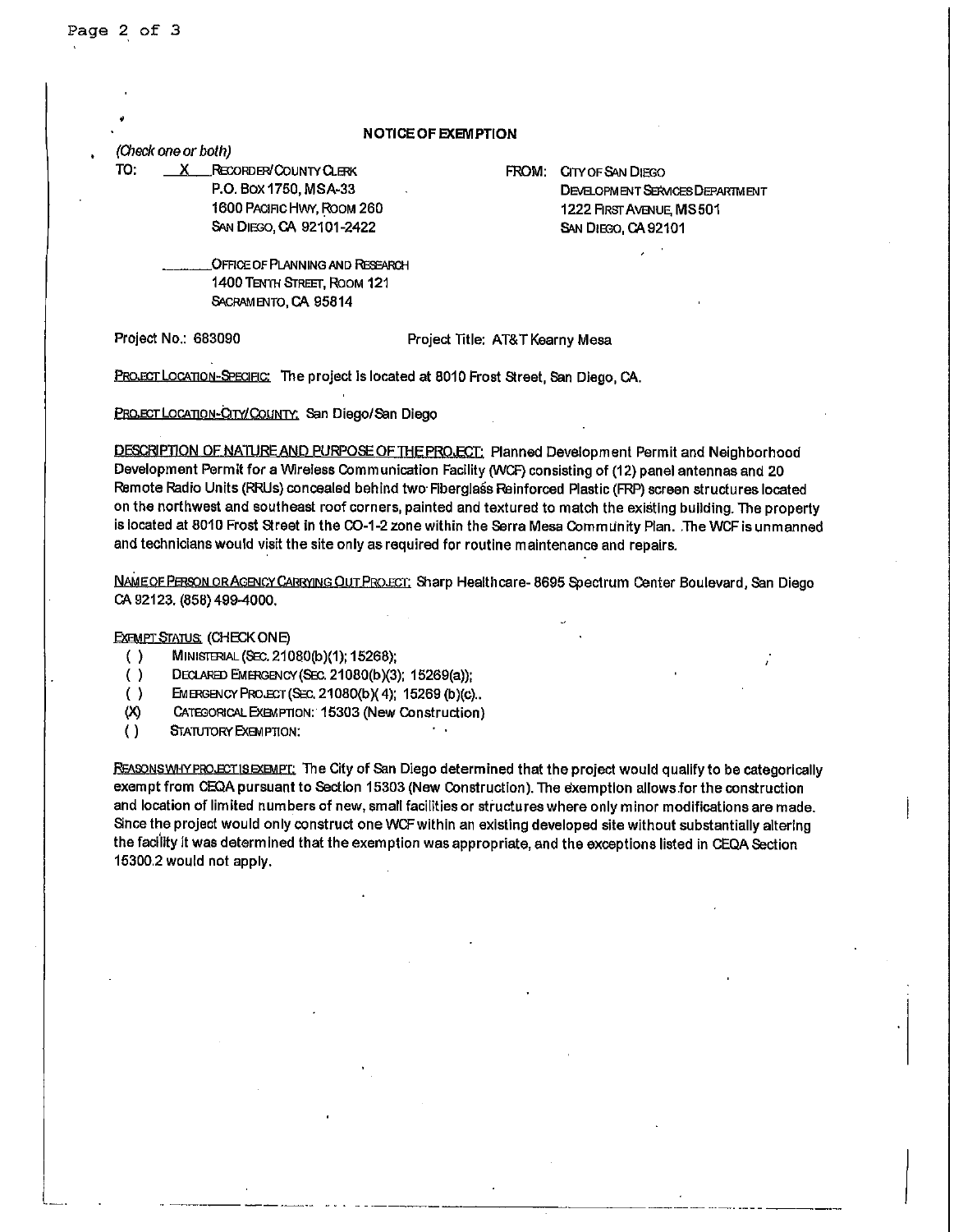Page 3 of 3

## **ATTACHMENT 8**

LEAD AGENCY CONTACT PERSON: Leffrey Szymanski

೧೯೯೯

**TELEPHONE: 619 446-5324** 

**IF FILED BY APPLICANT:** 

- 1. ATTACH CERTIFIED DOCUMENT OF EXEMPTION FINDING.
- 2. HAS A NOTICE OF EXEMPTION BEEN FILED BY THE PUBLIC AGENCY APPROVING THE PROJECT?

 $( )$  YES ( ) No

IT IS HEREBY CERTIFIED THAT THE CITY OF SAN DIEGO HAS DETERMINED THE ABOVE ACTIVITY TO BE EXEMPT FROM CEQA

 $\mathcal{P}$ 

/SENIORPLANNER

9/9/2021 · DATE

**CHECK ONE** (X) SIGNED BY LEAD AGENCY **CLERK OR OPR:** 

DATE RECEIVED FOR FILING WITH COUNTY

<del>- 1. . . . .</del>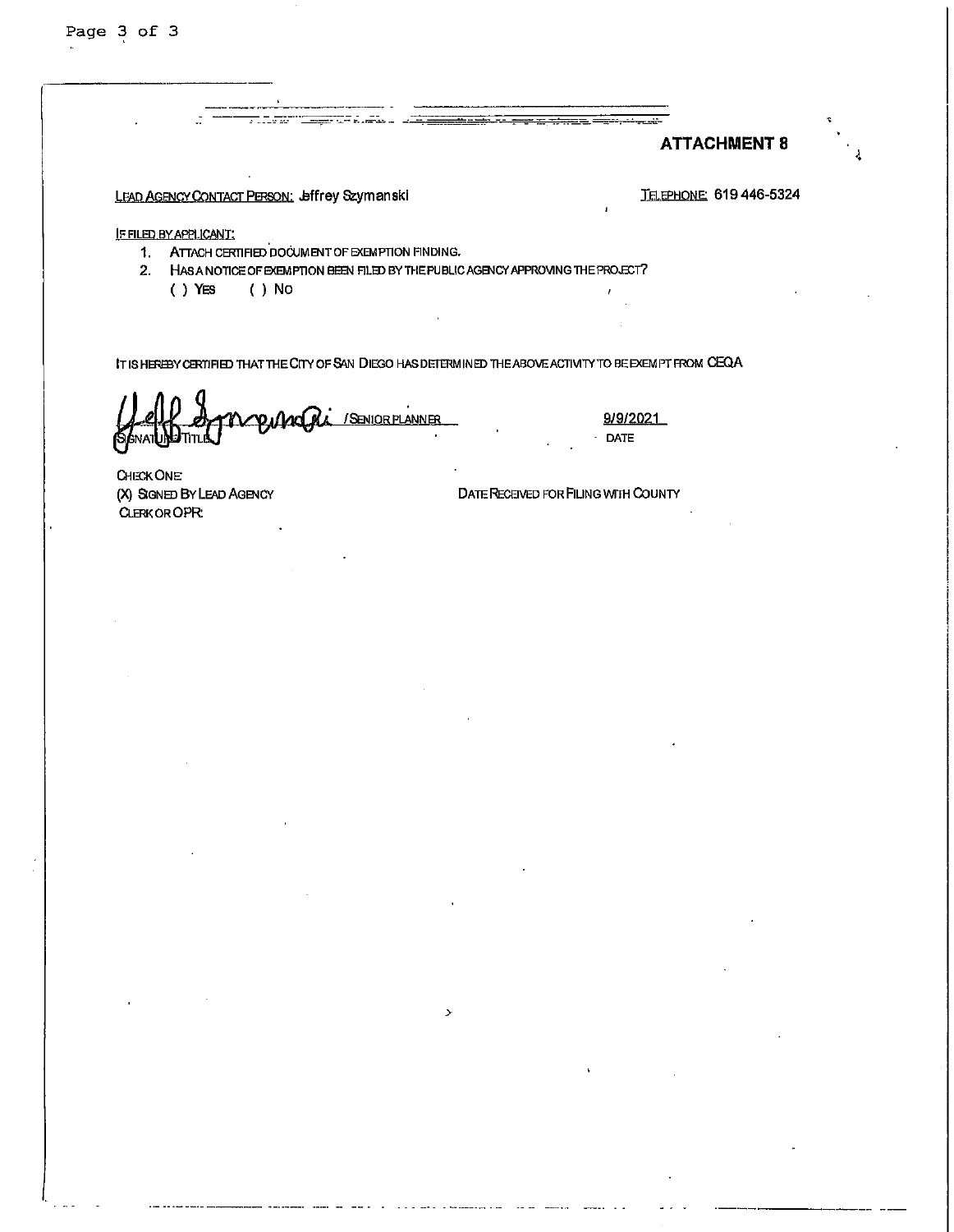|                                                                                                                                                                                                          | San Diego County                                 |                                    | <u>E TERLET ALLEN I SERIE SERIE STATISTIK I STATISTIK SOM AT ET STATISTIK SOM AT ET STATISTIK SOM AT ET STATISTIK</u> |          |
|----------------------------------------------------------------------------------------------------------------------------------------------------------------------------------------------------------|--------------------------------------------------|------------------------------------|-----------------------------------------------------------------------------------------------------------------------|----------|
|                                                                                                                                                                                                          | Transaction #:<br>Receipt#:                      | 6184166<br>2022019244              |                                                                                                                       |          |
| Ernest J. Dronenburg, Jr.<br>Assessor/Recorder/County Clerk<br>1600 Pacific Highway Sulte 260<br>P. O. Box 121750, San Diego, CA 92112-1750<br>Tel. (619) 237-0502  Fax (619) 557-4155<br>www.sdarcc.com | <b>Cashier Date:</b><br><b>Cashier Location:</b> | 01/12/2022<br>SD                   | 01/12/2022 2:16 pm<br>Print Date:                                                                                     |          |
|                                                                                                                                                                                                          |                                                  |                                    | <b>Payment Summary</b>                                                                                                |          |
|                                                                                                                                                                                                          |                                                  |                                    | <b>Total Fees:</b>                                                                                                    | \$50.00  |
|                                                                                                                                                                                                          |                                                  |                                    | <b>Total Payments</b>                                                                                                 | \$50.00  |
|                                                                                                                                                                                                          |                                                  |                                    | Balance:                                                                                                              | \$0.00   |
|                                                                                                                                                                                                          |                                                  |                                    |                                                                                                                       |          |
|                                                                                                                                                                                                          |                                                  |                                    |                                                                                                                       |          |
| Payment                                                                                                                                                                                                  |                                                  |                                    |                                                                                                                       |          |
| CHECK PAYMENT #50216                                                                                                                                                                                     |                                                  |                                    |                                                                                                                       | \$50.00  |
| <b>Total Payments</b>                                                                                                                                                                                    |                                                  |                                    |                                                                                                                       | \$50.00  |
| Filing                                                                                                                                                                                                   |                                                  |                                    |                                                                                                                       |          |
| CEQA - NOE                                                                                                                                                                                               |                                                  |                                    | FILE #: 2022-000032 Date: 01/12/2022 2:14PM                                                                           | Pages: 3 |
|                                                                                                                                                                                                          |                                                  | State Receipt # 37-01/12/2022-0028 |                                                                                                                       |          |
| Fish & Wildlife County Administrative Fee<br>Fees.                                                                                                                                                       |                                                  |                                    |                                                                                                                       | \$50.00  |
| <b>Total Fees Due:</b>                                                                                                                                                                                   |                                                  |                                    |                                                                                                                       | \$50.00  |
| Grand Total - All Documents:                                                                                                                                                                             |                                                  |                                    |                                                                                                                       | \$50.00  |

 $\label{eq:2.1} \frac{1}{\sqrt{2}}\left(\frac{1}{\sqrt{2}}\right)^{2} \left(\frac{1}{\sqrt{2}}\right)^{2} \left(\frac{1}{\sqrt{2}}\right)^{2} \left(\frac{1}{\sqrt{2}}\right)^{2} \left(\frac{1}{\sqrt{2}}\right)^{2} \left(\frac{1}{\sqrt{2}}\right)^{2} \left(\frac{1}{\sqrt{2}}\right)^{2} \left(\frac{1}{\sqrt{2}}\right)^{2} \left(\frac{1}{\sqrt{2}}\right)^{2} \left(\frac{1}{\sqrt{2}}\right)^{2} \left(\frac{1}{\sqrt{2}}\right)^{2} \left(\$ 

 $\sim 10^7$ 

 $\sim 10^6$ 

 $\label{eq:2.1} \frac{1}{\sqrt{2}}\int_{0}^{\infty}\frac{1}{\sqrt{2\pi}}\left(\frac{1}{\sqrt{2}}\right)^{2}d\mu_{\rm{max}}\left(\frac{1}{\sqrt{2}}\right).$